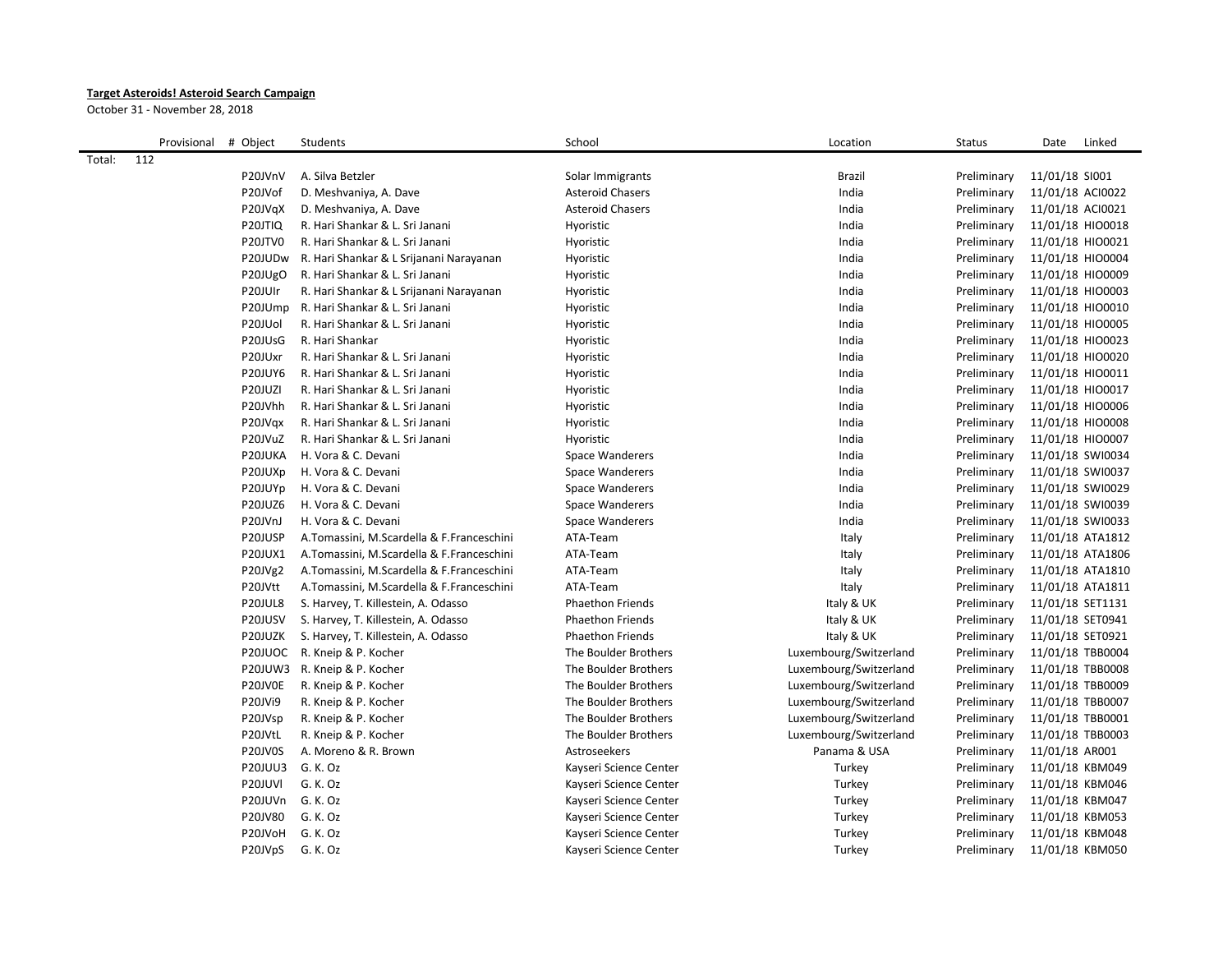| P20JVuh             | G. K. Oz                                  | Kayseri Science Center              | Turkey          | Preliminary | 11/01/18 KBM051  |
|---------------------|-------------------------------------------|-------------------------------------|-----------------|-------------|------------------|
| P20JVxn             | G. K. Oz                                  | Kayseri Science Center              | Turkey          | Preliminary | 11/01/18 KBM043  |
| P20JULs             | M. Kumrucu-Lohmiller & R. Jones           | <b>Asteroid Hunters MR</b>          | <b>USA</b>      | Preliminary | 11/01/18 RDJ0007 |
| P20JV1b             | M. Kumrucu-Lohmiller & R. Jones           | <b>Asteroid Hunters MR</b>          | <b>USA</b>      | Preliminary | 11/01/18 RDJ0005 |
| P20JV1c             | M. Kumrucu-Lohmiller & R. Jones           | <b>Asteroid Hunters MR</b>          | <b>USA</b>      | Preliminary | 11/01/18 RDJ0003 |
| P20JV7B             | M. Kumrucu-Lohmiller & R. Jones           | <b>Asteroid Hunters MR</b>          | <b>USA</b>      | Preliminary | 11/01/18 RDJ0002 |
| P20JV9k             | M. Kumrucu-Lohmiller & R. Jones           | <b>Asteroid Hunters MR</b>          | <b>USA</b>      | Preliminary | 11/01/18 RDJ0006 |
| P20JVgf             | M. Kumrucu-Lohmiller & R. Jones           | <b>Asteroid Hunters MR</b>          | <b>USA</b>      | Preliminary | 11/01/18 RDJ0008 |
| P20JUKU             | B. Young, M. Hotka, V. Grossi             | Route 66 Rocks Again                | <b>USA</b>      | Preliminary | 11/01/18 VG1003  |
| P20JVib             | B. Young, M. Hotka, V. Grossi             | Route 66 Rocks Again                | <b>USA</b>      | Preliminary | 11/01/18 VG1001  |
| P20JULQ             | R. Owens, D.Crowson, M. Henrichs          | Space Rock Hounds                   | <b>USA</b>      | Preliminary | 11/01/18 SRH0006 |
| <b>P20JUT9</b>      | R. Owens, D. Crowson, M. Henrichs         | <b>Space Rock Hounds</b>            | <b>USA</b>      | Preliminary | 11/01/18 SRH0010 |
| P20JUUT             | R. Owens, D.Crowson, M. Henrichs          | Space Rock Hounds                   | <b>USA</b>      | Preliminary | 11/01/18 SRH0007 |
| <b>P20JUV7</b>      | R. Owens, D. Crowson, M. Henrichs         | Space Rock Hounds                   | <b>USA</b>      | Preliminary | 11/01/18 SRH0002 |
| P20JV6U             | R. Owens, D. Crowson, M. Henrichs         | Space Rock Hounds                   | <b>USA</b>      | Preliminary | 11/01/18 SHR0001 |
| P20JVfZ             | <b>B.</b> Vandeventer                     | Target Asteroids team Baobob        | <b>USA</b>      | Preliminary | 11/01/18 BAO0007 |
| P20JUOm             | <b>B. Van Deventer</b>                    | <b>Target Asteroids Team Baobob</b> | <b>USA</b>      | Preliminary | 11/01/18 BAO0004 |
| P20JV7C             | M. Lott, R. Fitzgerald, T. Jensen         | <b>Tres Astro Amigos</b>            | <b>USA</b>      | Preliminary | 11/01/18 TAA126  |
| P20JTRI             | B. Rimes, A. Candal, J. Sabia             | Asteroid Rangers Team 18            | USA & Argentina | Preliminary | 11/01/18 ART0005 |
| P20JV8T             | B. Rimes, A. Candal, J. Sabia             | <b>Asteroid Rangers Team 18</b>     | USA & Argentina | Preliminary | 11/01/18 ART0006 |
| P20JVim             | A. Candal, B. Rimes, J. Sabia             | <b>Asteroid Rangers Team 18</b>     | USA & Argentina | Preliminary | 11/01/18 ART0003 |
| P20JVqK             | A. Candal, B. Rimes, J. Sabia             | <b>Asteroid Rangers Team 18</b>     | USA & Argentina | Preliminary | 11/01/18 ART0001 |
| P20JUZT             | D. Dean & I. Pagnoncelli                  | <b>Team Asteroid Hunters</b>        | USA & Brazil    | Preliminary | 11/01/18 TAH0003 |
| P20JV17             | D. Dean & I. Pagnoncelli                  | <b>Team Asteroid Hunters</b>        | USA & Brazil    | Preliminary | 11/01/18 TAH0002 |
| P20JVtR             | D. Dean & I. Pagnoncelli                  | <b>Team Asteroid Hunters</b>        | USA & Brazil    | Preliminary | 11/01/18 TAH0001 |
|                     |                                           |                                     |                 |             |                  |
|                     |                                           |                                     |                 |             |                  |
| P20JYXY             | A. Silva Betzler                          | Solar Immigrants                    | Brazil          | Preliminary | 11/02/18 SI002   |
| P20JYGJ             | D. Meshvaniya, A. Dave                    | <b>Asteroid Chasers</b>             | India           | Preliminary | 11/02/18 ACI0028 |
| P20JYHr             | D. Meshvaniya, A. Dave                    | <b>Asteroid Chasers</b>             | India           | Preliminary | 11/02/18 ACI0025 |
| P20JYIe             | D. Meshvaniya, A. Dave                    | <b>Asteroid Chasers</b>             | India           | Preliminary | 11/02/18 ACI0027 |
| P20JYM2             | D. Meshvaniya, A. Dave                    | <b>Asteroid Chasers</b>             | India           | Preliminary | 11/02/18 ACI0029 |
| P20JXA8             | A. Bose, E. Deb & S. Chakraborty          | Astrobservers                       | India           | Preliminary | 11/02/18 IRI0002 |
| P20JXz4             | A. Bose, E. Deb & S. Chakraborty          | Astrobservers                       | India           | Preliminary | 11/02/18 EEE0000 |
| P20JYhW             | A. Bose, E. Deb & S. Chakraborty          | Astrobservers                       | India           | Preliminary | 11/02/18 KAL0001 |
| P20JXcG             | R. Hari Shankar & L. Sri Janani           | Hyoristic                           | India           | Preliminary | 11/02/18 HIO0016 |
| P20JXeg             | R. Hari Shankar & L. Sri Janani           | Hyoristic                           | India           | Preliminary | 11/02/18 HIO0014 |
| P20JXMP             | R. Hari Shankar & L. Sri Janani           | Hyoristic                           | India           | Preliminary | 11/02/18 HIO0018 |
| P20JYMz             | R. Hari Shankar & L. Sri Janani           | Hyoristic                           | India           | Preliminary | 11/02/18 HIO0015 |
| P20JYMb             | H. Vora & C. Devani                       | Space Wanderers                     | India           | Preliminary | 11/02/18 SWI0044 |
| P20JYQh             | H. Vora & C. Devani                       | Space Wanderers                     | India           | Preliminary | 11/02/18 SWI0047 |
| P20JYVP             | H. Vora & C. Devani                       | Space Wanderers                     | India           | Preliminary | 11/02/18 SWI0045 |
| P20JYgJ             | A.Tomassini, M.Scardella & F.Franceschini | ATA-Team                            | Italy           | Preliminary | 11/02/18 ATA1817 |
| P20JYNH             | A.Tomassini, M.Scardella & F.Franceschini | ATA-Team                            | Italy           | Preliminary | 11/02/18 ATA1815 |
| P20JYbr             | S. Harvey, T. Killestein, A. Odasso       | <b>Phaethon Friends</b>             | Italy & UK      | Preliminary | 11/02/18 SET1431 |
| P20JYG <sub>V</sub> | S. Harvey, T. Killestein, A. Odasso       | <b>Phaethon Friends</b>             | Italy & UK      | Preliminary | 11/02/18 SET0451 |
| P20JYKa             | G. K. Oz                                  | Kayseri Science Center              | Turkey          | Preliminary | 11/02/18 KBM055  |